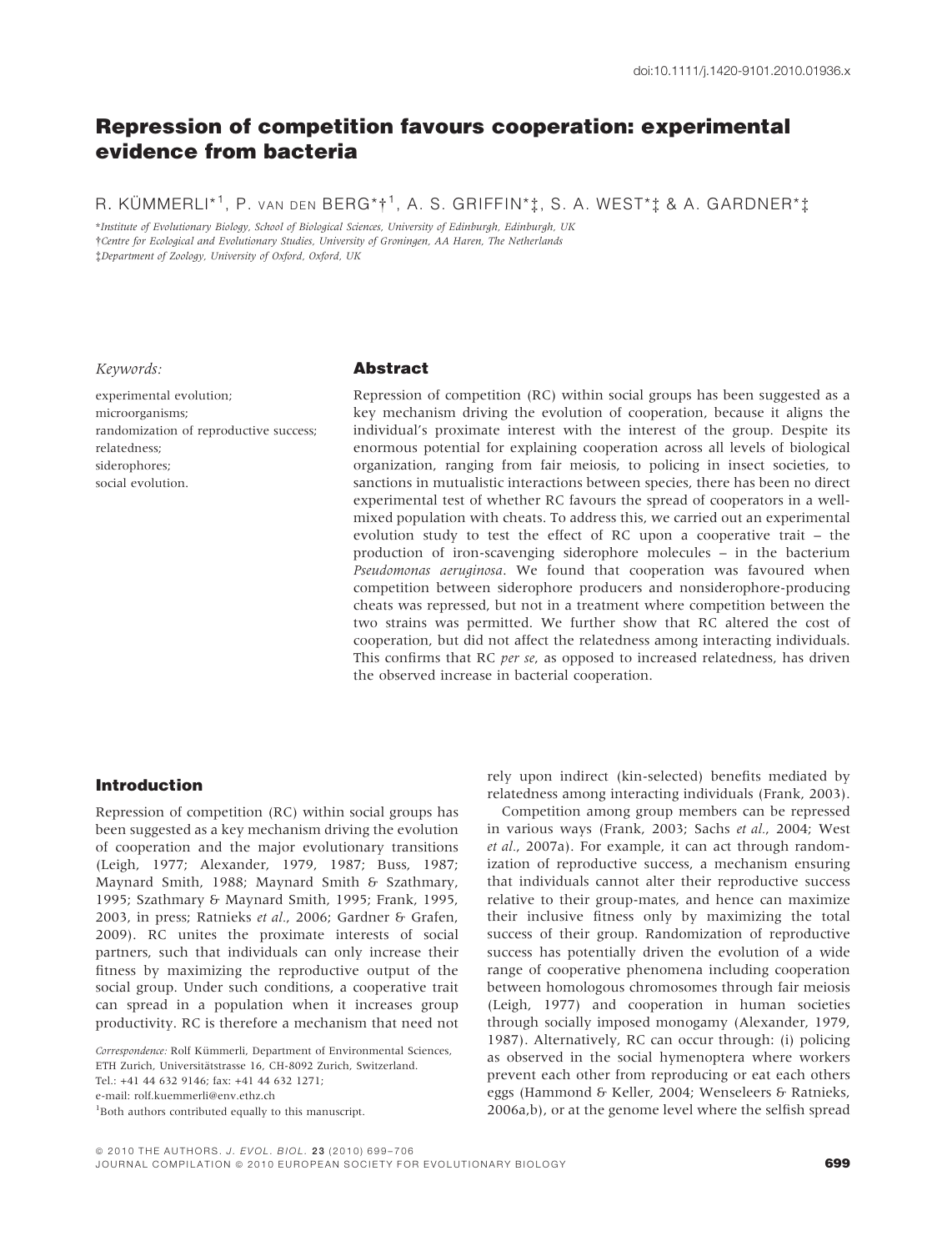of transposable elements and mobile repetitive DNA sequences is policed by RNA interference (Moazed, 2009); (ii) punishment as occurring in humans and other vertebrates (Clutton-Brock & Parker, 1995; Bshary & Grutter, 2002; Fehr & Gächter, 2002); (iii) hostimposed sanctions as observed in the legume–rhizobia mutualism (Kiers et al., 2003); and (iv) mechanisms that reduce symbiont diversity as a measure to prevent mixing of competitive symbiotic lineages within the host (Frank, 1996, 1997) (e.g. uniparentally inherited cytoplasmic elements: Eberhard, 1980; Hurst, 1994; incompatibility of nonvertical transmitted fungus cultivars in fungus-growing ants: Poulson & Boomsma, 2005).

Despite its enormous potential for explaining cooperation across all levels of biological organization (Maynard Smith & Szathmary, 1995; Szathmary & Maynard Smith, 1995), there has been no direct experimental test of how RC mediates the evolution of cooperation. Previous work has investigated whether RC mechanisms such as policing, punishment and sanctions coerce individuals to cooperate, but a more direct test of theory, whereby RC is imposed experimentally to examine its consequences for the dynamics of cooperator evolution, is lacking. Our aim here is to carry out the first experimental evolution study to assess the effect of RC by randomization of reproductive success upon a cooperative trait – the production of iron-scavenging siderophore molecules – in the bacterium Pseudomonas aeruginosa (Griffin et al., 2004). Wild-type bacteria release siderophores into the local environment to scavenge insoluble iron, making it available for bacterial metabolism (Guerinot, 1994; Ratledge & Dover, 2000; Wandersman & Delepelaire, 2004; Kümmerli et al., 2009c). The production of siderophores is a cooperative trait subject to kin selection (West et al., 2007b), because the siderophores can be shared among neighbouring cells, providing benefits to both the cell that produced them and other cells (Griffin et al., 2004; Harrison et al., 2006; Buckling et al., 2007; Ross-Gillespie et al., 2007, 2009; Kümmerli et al., 2009a,b,c; Jiricny et al., in press). Consequently, siderophore production can be exploited by nonsiderophore-producing individuals (cheats), which avoid the cost of siderophore production, whilst retaining the benefits by taking up iron in complex with siderophores produced by others.

We constructed replicate populations, divided into 18 subpopulations, with six subpopulations being either seeded by cooperators alone, cheats alone, or an equal mix of the two bacterial strains. After a 24-h growth period, we spread each subpopulation on an agar plate and selected colonies from those plates according to two different selection regimes (Fig. 1). In the control treatment, we implemented complete dispersal, whereby the probability of a colony being transferred to the next generation is given by the productivity of its plate compared to other plates in the population, and the relative frequency of its type (i.e. cooperator vs. cheat) on its plate. In the RC treatment, we also implemented complete dispersal with higher productive plates being more likely to provide colonies for future generations. However, we suppressed cheating on mixed plates by giving both cooperator and cheat colonies an equal probability of being transferred to the next generation (i.e. this randomizes reproductive success between the two strains). Our previous studies (Griffin et al., 2004; Kümmerli et al., 2009a) have shown that complete dispersal leads to conditions where Hamilton's rule is generally not satisfied because the relatedness among interacting individuals is relatively low, which selects against cooperation. Hence, a possible increase in cooperator frequency in our RC treatment must be a direct consequence of the imposed randomization of reproductive success, which is predicted to reduce the cost of cooperation but not to alter relatedness. To verify this, we calculated relatedness among interacting individuals as well as the costs and benefits of cooperation to predict and simulate the evolution of cooperation in both treatments using a Hamiltonian approach.

## Material and methods

### **Strains**

We used P. aeruginosa strain ATCC 15692 (PAO1) as the siderophore-producing wild-type, which produces both the primary siderophore, pyoverdin, and the secondary siderophore, pyochelin (Ankenbauer et al., 1985; Budzikiewicz, 2001). As the siderophore-negative mutant, we used strain PA6609 (PAO9), which is unable to produce pyoverdin (Meyer et al., 1996) and pyochelin (Jiricny, N., Diggle, S., West, S. & Griffin, A. unpublished data). PAO9 was derived by UV mutagenesis from methionine auxotroph PAO6409, which in turn was derived from PAO1 (Hohnadel et al., 1986). Although PAO9 was derived from PAO1, it is likely to differ from PAO1 also on other traits than siderophore production. To control for initial starting frequencies of cheats and cooperators before each experimental growth phase, we grew both strains separately for 24 h in 200  $\mu$ L standard King's medium B (KB) on a 96-well plate in an orbital shaker (200 rpm) at 37 °C. Because PAO9 grows to slightly lower densities than PAO1 under these conditions, we diluted PAO1 cultures to the same optical density as PAO9 (OD at 600 nm, measured with SpectraMax M2, Molecular Devices).

#### Experimental design

For the control treatment and the RC treatment, we initially created populations consisting of 18 subpopulations. We seeded each subpopulation by approximately 10<sup>6</sup> cells from KB cultures, whereby six subpopulations were either seeded by a mix of two cooperator cultures, two cheat cultures or a 1 : 1 mix of a cooperator and a cheat culture, resulting in a 1 : 1 overall population ratio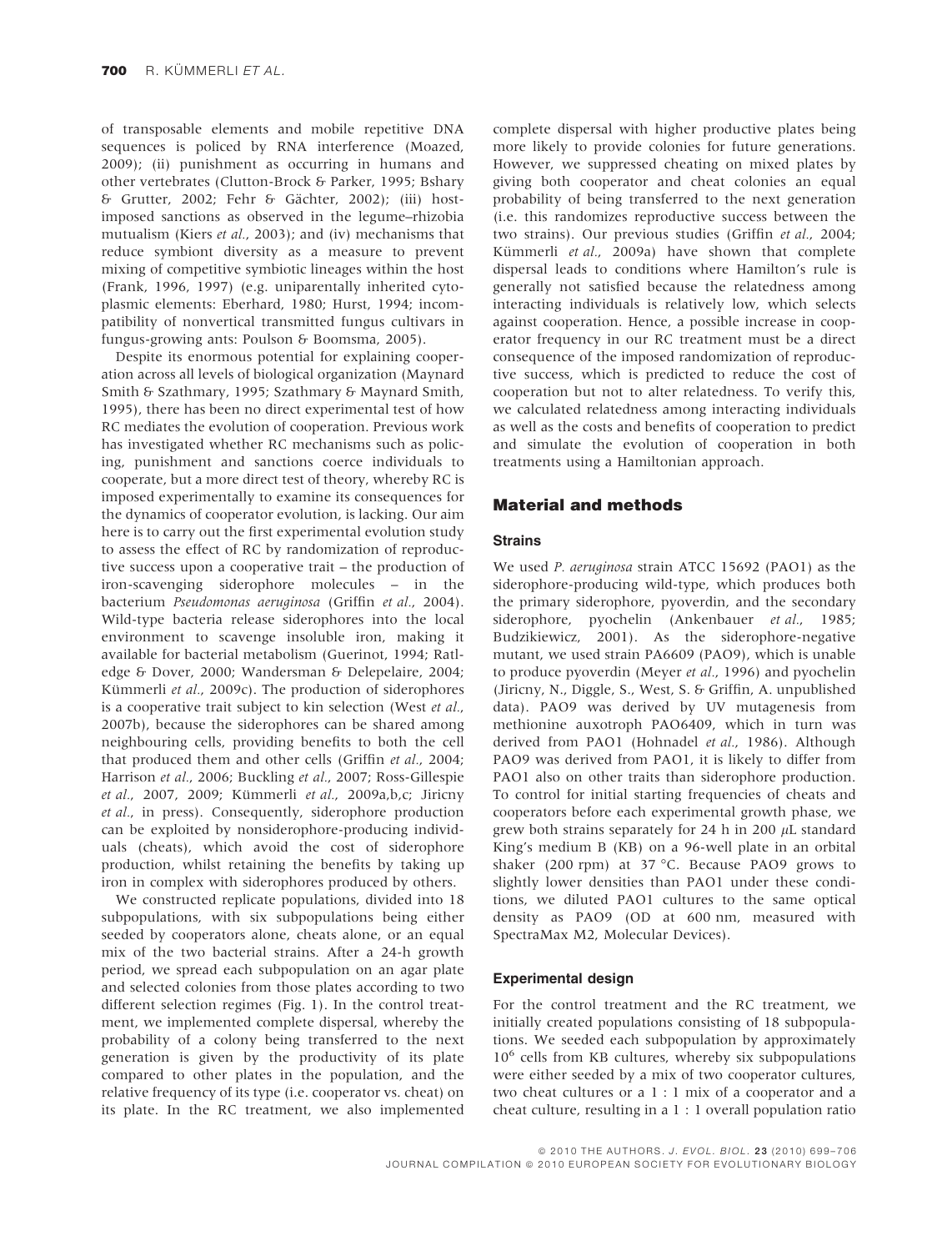

Fig. 1 Experimental design repressing or permitting competition between a siderophore-producing cooperator and nonsiderophore-producing cheat strain of the bacterium Pseudomonas aeruginosa. Populations consisted of 18 subpopulations (for simplicity only three subpopulations per treatment are shown), which we seeded with either two cooperator colonies (black tubes), two cheat colonies (white tubes) or a 1 : 1 mix of the two strains (grey tubes). After a 24-h growth period, we individually plated cultures onto agar. We then seeded each subpopulation of the next growth generation with two colonies, each of which we derived from a randomly chosen (with replacement) agar plate, with the probability of choosing any plate being proportional to its productivity. We repressed competition between the two bacterial strains in mixed cultures by setting the probability of selecting a cooperator vs. a cheat colony to 1 : 1 (indicated by the crosses on mixed plates), which represses the advantage cheats normally have in mixed cultures. In the control treatment, competition between the two strains was permitted with the probability of selecting either a cooperator or cheat colony being directly proportional to their relative frequencies on that plate. The whole experiment entailed 12 selection steps for both treatments in fourfold replication.

of cooperators and cheats (Fig. 1). We grew each subpopulation in a 30-mL glass universal containing 6 mL of casamino acids (CAA; 5 g casamino acids, 1.18 g  $K_2HPO_4*3H_2O$ , 0.25 g  $MgSO_4*7H_2O$ , per litre) supplemented with 20 mm NaHCO3 (sodium bicarbonate) and 100  $\mu$ g mL<sup>-1</sup> human apo-transferrin (Sigma, Gillingham, UK) (Meyer et al., 1996). Apo-transferrin, combined with bicarbonate is a powerful natural iron chelator and was used to bind the free Fe(III) in the CAA media, preventing nonsiderophore-mediated uptake of iron by bacteria. Subpopulations were then grown for 24 h in a static incubator at 37 °C.

After 24 h, we plated equal volumes from all subpopulations individually onto KB agar. We incubated the plates overnight at 37  $^{\circ}$ C and then quantified the number of PAO1 and PAO9 colony forming units (CFU) on each plate. Colonies of PAO1 and PAO9 differ in their morphology and can easily be distinguished based on colour differences: PAO1 colonies are green because of the presence of fluorescent pyoverdin molecules, whereas colonies of PAO9 are smaller and white because of the absence of pyoverdin molecules. Consistent with our previous findings (Griffin et al., 2004;

Harrison et al., 2006; Ross-Gillespie et al., 2007, 2009; Kümmerli et al., 2009a,b,c; Jiricny et al., in press), mutant monocultures grew to significantly lower densities than wild-type monocultures under these ironlimited conditions (reduction in growth =  $37.2\%$  ± 1.8%,  $t_{695} = 17.41$ ,  $P < 0.0001$ , Table 1). In contrast, the mutants increased in relative frequency in mixed cultures where they acted as cheats (relative cheater fitness  $v = 1.57 \pm 0.04$ , a value that is significantly > 1:  $t_{488} = 15.32, P < 0.0001,$  Table 1). Note that the relative fitness of cheats in mixed cultures is given as  $v = x_2(1$  $x_1$ / $x_1$ (1 –  $x_2$ ), where  $x_1$  is the initial proportion of cheats and  $x_2$  is their final proportion. Because  $x_1 = 0.5$  in our experiment,  $v = x_2/(1 - x_2)$ .

We then seeded each subpopulation of the next growth generation with two colonies (Fig. 1), each of which we derived from a randomly chosen (with replacement) agar plate, with the probability of choosing any plate being proportional to its productivity (i.e. CFU). Hence, more productive plates were more likely to transmit higher numbers of colonies to the next generation. Monoculture plates delivered a random colony of their respective type (cooperator or cheat). If we chose a

JOURNAL COMPILATION © 2010 EUROPEAN SOCIETY FOR EVOLUTIONARY BIOLOGY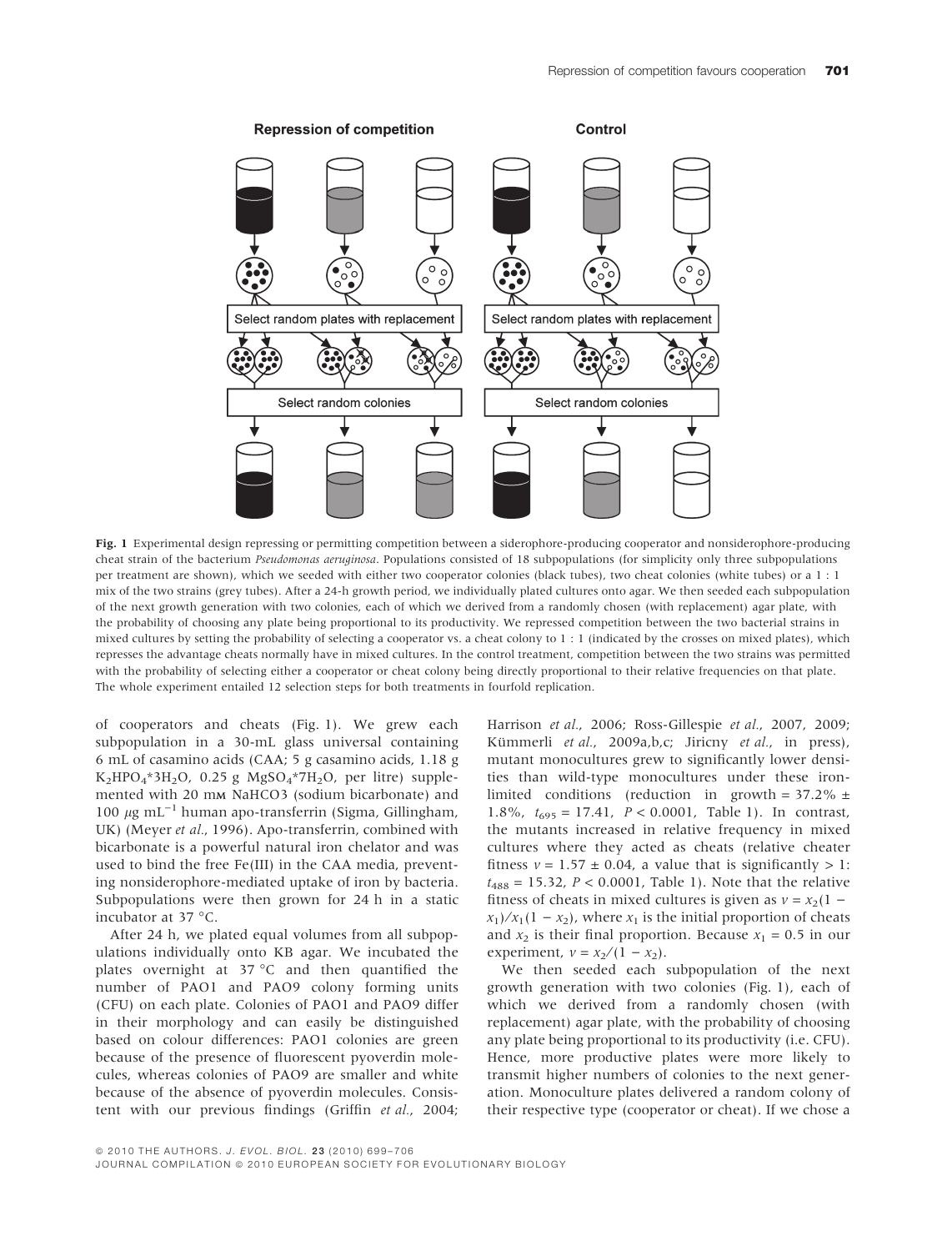Table 1 Simulating the evolution of cooperation using our experimental design with fitness parameters from various experimental evolution studies on Pseudomonas aeruginosa. Simulations are based on 20 000 replicates each.

|                                                                     | <b>This</b><br>study | Griffin<br>et al.,<br>2004 | Kümmerli<br>et al.,<br>2009a |
|---------------------------------------------------------------------|----------------------|----------------------------|------------------------------|
| Standardized growth $(w)$                                           |                      |                            |                              |
| $W_{\text{cooperator}}$                                             | 1.000                | 1.000                      | 1.000                        |
| $W_{\rm mix}$                                                       | 0.762                | 0.994                      | 0.893                        |
| $W_{\text{cheat}}$                                                  | 0.628                | 0.631                      | 0.729                        |
| Relative fitness in mix $(v)$                                       |                      |                            |                              |
| $V_{\text{cheat}}$                                                  | 1.571                | 1.776                      | 1.996                        |
| Hamilton's parameters                                               |                      |                            |                              |
| $\mathsf{r}$                                                        | 0.486                | 0.486                      | 0.486                        |
| $b = W_{\text{conerator}} - W_{\text{cheat}}$                       | 0.372                | 0.369                      | 0.271                        |
| $C = W_{\text{mix}}(V_{\text{cheat}} - 1) / (V_{\text{cheat}} + 1)$ | 0.169                | 0.278                      | 0.297                        |
| Simulations for control treatment                                   |                      |                            |                              |
| $rb-c$                                                              | 0.012                | $-0.099$                   | $-0.165$                     |
| Proportion of cooperators                                           | 0.600                | 0.008                      | 0.002                        |
| Transfers to equilibrium                                            | 211                  | 397                        | 68                           |
| Simulations for RC treatment                                        |                      |                            |                              |
| <i>rb</i> (note that here $c = 0$ )                                 | 0.181                | 0.179                      | 0.132                        |
| Proportion of cooperators                                           | 1.000                | 1.000                      | 0.998                        |
| Transfers to equilibrium                                            | 55                   | 199                        | 154                          |
|                                                                     |                      |                            |                              |

mixed culture plate, we selected a colony following one of two different selection regimes (Fig. 1). In the control treatment, the probability of selecting either a cooperator or cheat colony was directly proportional to their relative frequencies on that plate after the growth period. In the RC treatment, we set the probability of selecting a cooperator vs. a cheat colony to 1 : 1, which represses the advantage cheats normally have in mixed cultures (i.e. relative cheater fitness  $v = 1$ ), and thereby randomizes the reproductive success between the two strains. Note that the cost of cooperation – given by  $c = w_{\text{mix}}(v 1/(v + 1)$  with  $w_{\text{mix}}$  being the relative growth of mixed cultures compared to cooperator monocultures – is completely removed in our RC treatment because  $v = 1$ (Frank, 1995, 2003). Furthermore, note that competition is only repressed between the cooperator and the cheat strain, but not between any new mutants within each strain. For instance, our experiment allows for betteradapted cooperating and cheating mutants to emerge, which could potentially displace the ancestral cooperators and cheats, respectively.

For stochastic sampling of plates and type of bacteria (cooperator or cheat), we used a random number generator implemented in Mathematica (Wolfram Research). Growth in CAA followed by colony selection was repeated 12 times in fourfold replication, allowing between 60 and 84 bacterial generations under experimental conditions. We took the proportion of cooperator colonies that were selected to seed the next generation of subpopulations as our explanatory variable. We tested whether the proportion of cooperators significantly increased or decreased across the 12 selection steps (linear regression analysis) or differed between the two treatments after the twelfth selection step (randomization two-sample t-test, as data followed a non-normal distribution).

#### Relatedness calculations

We used the number of cooperators and cheats after each selection step to calculate the relatedness within subpopulations. Note that the relevant measure of relatedness in this context is with respect to the cooperative trait being examined (i.e. relatedness at the siderophore loci) and not relatedness across the whole genome (Hamilton, 1964; Grafen, 1985). Relatedness with respect to any trait is formally defined as the ratio of the covariance of genetic breeding value for the trait between social partners and the variance in genetic breeding values:  $r = \text{cov}(X, Y) / \text{cov}(X, X)$ , where X is the genetic breeding value of the focal individual, Y is the genetic breeding value of its social partners and cov is the statistical covariance (i.e.  $cov(X, Y) = E(X \times Y) - E(X)E(Y)$  and  $cov(X, X) = E(X^2) - E(X)^2$ , where E denotes an expectation or arithmetic mean: Frank, 1998). We may arbitrarily assign cooperators a breeding value of  $X = 1$  and cheats  $X = 0$ ; hence,  $E(X^2) = E(X) = E(Y)$ , and  $r = (E(X \times$  $Y$ ) – E(X)<sup>2</sup>)/(E(X) – E(X)<sup>2</sup>). Noting that subpopulations can exist in three different states according to whether they have been founded by zero  $(n_0)$ , one  $(n_1)$  or two  $(n_2)$ cooperator colonies,  $E(X)$  is equivalent to the proportion of cooperators in the population:  $p = (n_1 + 2n_2)/[2(n_0 +$  $n_1 + n_2$ ]; and  $E(X \times Y)$  is equivalent to the probability of sampling two individuals from the same patch and these both having value 1:  $E(X \times Y) = (n_1 / 4 + n_2) / (n_0 + n_1 +$  $n_2$ ). Thus, we can re-express relatedness as

$$
r = \frac{\frac{n_1 + 4n_2}{4(n_0 + n_1 + n_2)} - p^2}{p - p^2}.
$$

Because relatedness is undefined  $(r = 0/0)$  if either cooperators  $(p = 1)$  or cheats  $(p = 0)$  succeed in going to fixation, we discarded those replicates in which fixation had occurred when calculating the average of relatedness (in a particular generation) over a number of replicates. We tested whether relatedness significantly increased or decreased across the 12 selection steps (linear regression analysis) or differed between the two treatments (randomization two-sample t-test). For the latter analysis, we used relatedness values from the fourth selection step, a time point before any of the replicates went to fixation.

#### Simulation analysis

We developed a population genetic model and performed numerical simulations for the two treatments, parameterized with the fitness values obtained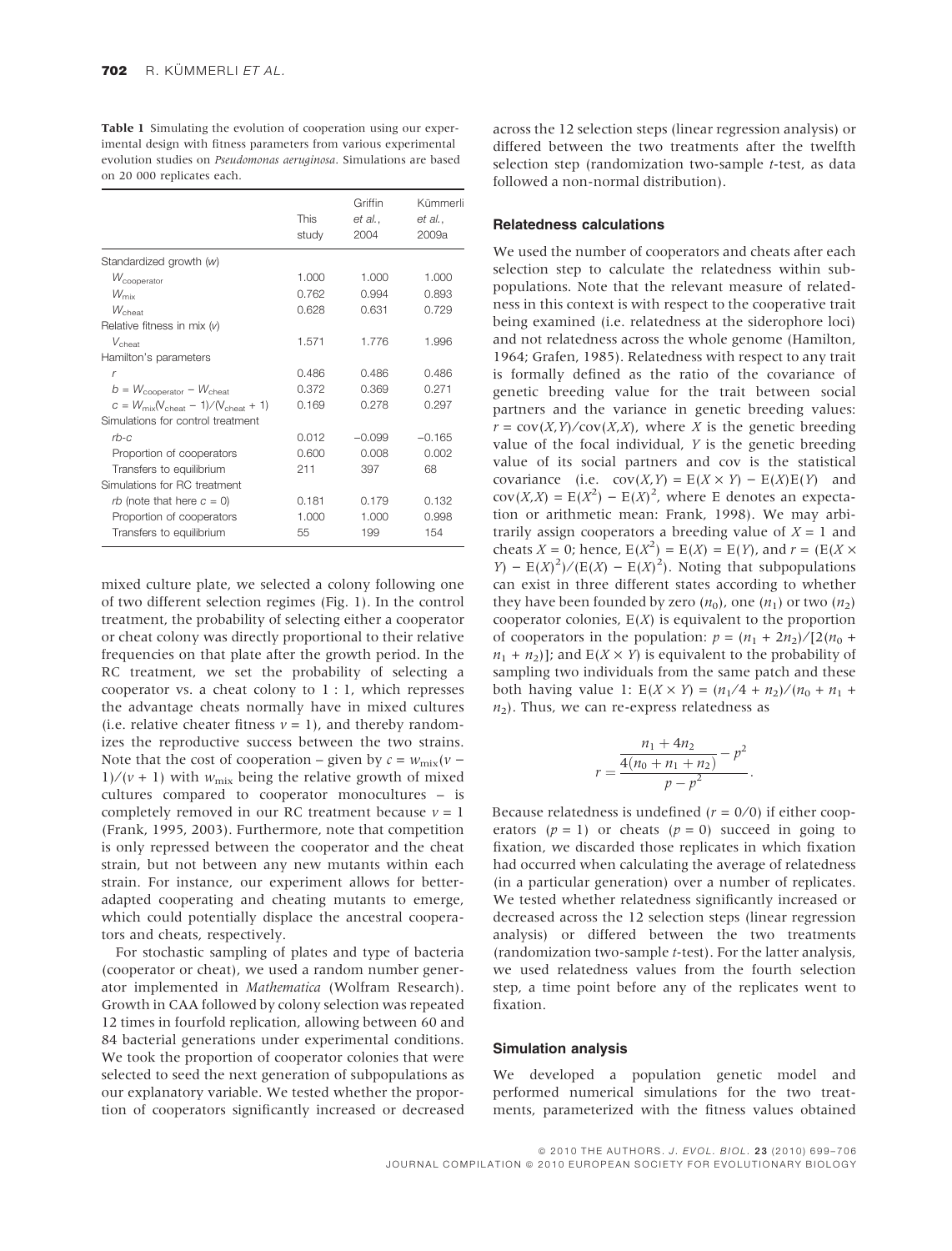from our experiment. The model provides a complete description of the experimental population in terms of the frequency and distribution of cooperators and cheats over subpopulations and over time, and it allowed us to compare the experimental data with the predictions of the model. We used our CFU counts to calculate the fitness of cheating and cooperating strains in subpopulations founded by 0, 1 or 2 cooperative colonies, which yielded the values of four fitness parameters (see Table 1). We standardized fitness values by setting the absolute fitness of pure cooperator cultures to 1. Stochastic sampling of clones to form each new subpopulation was implemented using a Mathematica random number generator, with the probability of success of the clone being determined by the treatment-specific criteria as in our empirical experiment (Fig. 1). We performed 20 000 replicates for both treatments and calculated the average values for the proportion of cooperators and relatedness as well as the range containing 95% of all simulated outcomes.

## Results

We found that cooperation was favoured in the RC but not in the control treatment (Fig. 2a). The end proportion of cooperators was significantly higher in the RC (0.958) than in the control treatment (0.361; randomization twosample *t*-test:  $N = 7$ ,  $P = 0.027$ , and the proportion of cooperators significantly increased over time in the RC treatment (linear regression:  $R^2 = 0.237$ ,  $F_{1,46} = 15.60$  $P = 0.0003$ , but not in the control treatment  $(R^2 = 0.043, F_{1,34} = 2.58, P = 0.12)$ . In the RC treatment, three of four replicates became fixed for cooperators and the fourth replicate was also close to fixation (proportion of  $cooperators = 0.83$ ; Fig. 2b). This pattern contrasts with that found in the control treatment replicates (Fig. 2c), where cooperators became extinct in one replicate, and were maintained at intermediate frequencies in two other replicates. In the fourth replicate of the control treatment, a clear phenotypic change occurred in the cooperator strain, presumably as a result of mutation, which provided this strain with a fitness advantage over cheats in mixed cultures (see Supporting Information, Fig. S1). Whilst this means that this replicate does not represent a fair comparison of cooperation and cheating, and had therefore to be excluded from our analysis, it raises a number of questions about cooperator⁄ cheat coevolution (see Supporting Information, Appendix S1). The simulations based on our population genetic model confirmed our empirical findings that the proportion of cooperators increases in the RC treatment, while remaining at an intermediate frequency in the control treatment (Fig. 2b,c). Furthermore, the simulations show that all experimental end points lie within the 95% range of the simulated replicates.

As expected because of the same dispersal regime in both treatments, we found that relatedness did not significantly differ between the two treatments (random-



Fig. 2 Repression of competition (RC) and the evolution of cooperation. (a) The mean proportion of cooperators in mixed populations with cheats significantly increased when competition between the two strains was repressed (black circles), but did not significantly change when competition between the two strains was allowed (open circles; control treatment). (b) & (c) Individual replicates in the RC and the control treatments, respectively. Dotted lines and shaded areas indicate simulated means, and the range containing 95% of all simulated outcomes based on 20 000 replicates.

JOURNAL COMPILATION © 2010 EUROPEAN SOCIETY FOR EVOLUTIONARY BIOLOGY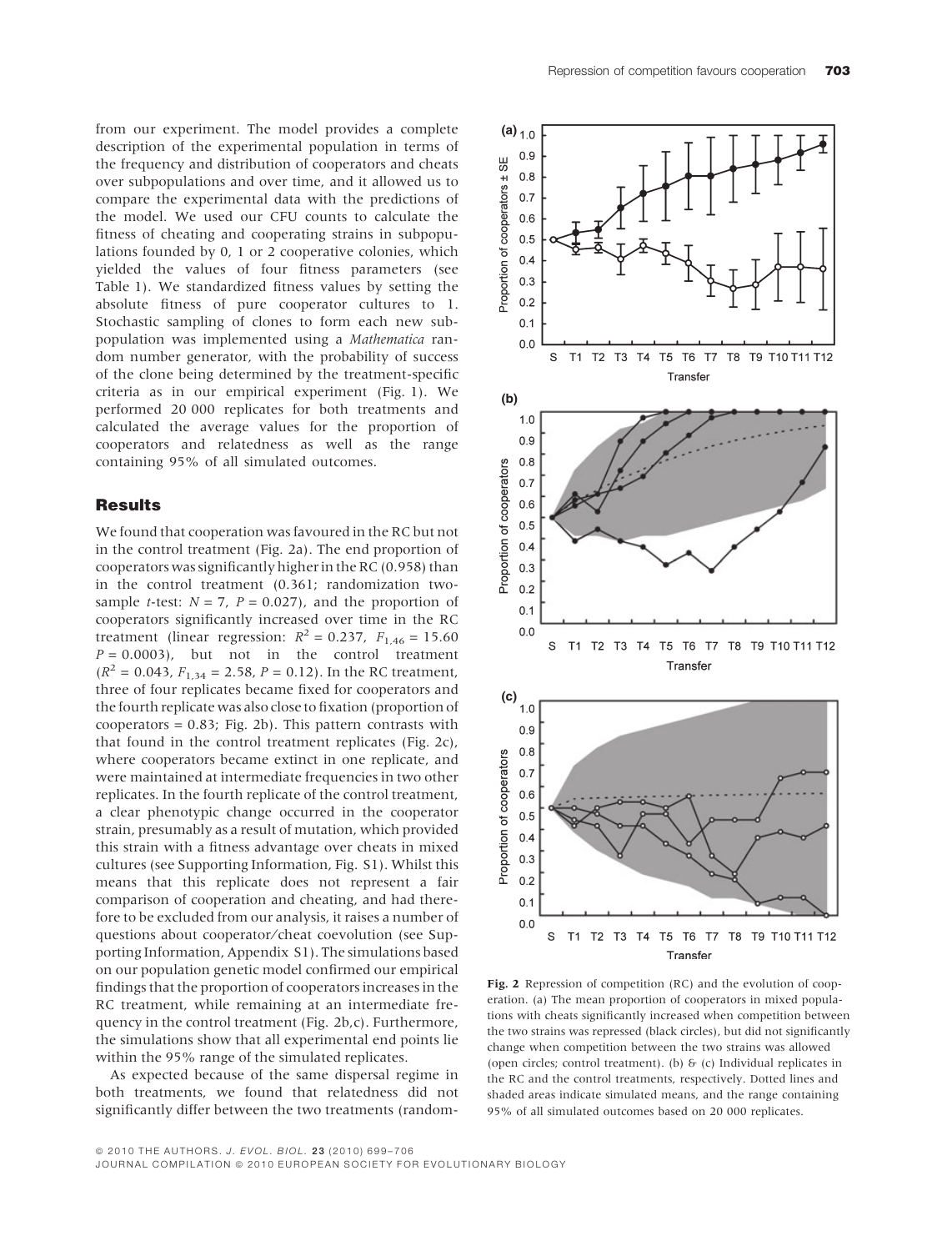

Fig. 3 Repression of competition (RC) and the role of relatedness. Within-subpopulation relatedness in mixed populations of cooperators and cheats did not significantly differ between the two experimental treatments; i.e. in situations where competition between the two strains was repressed (black circles) or not repressed (open circles). Note that after the fourth transfer, some of the replicates had to be discarded because relatedness became undefined  $(r = 0/0)$  because of the fixation of either cooperators or cheats in the population (see text for details).

ization two-sample *t*-test:  $N = 7$ ,  $P = 0.44$ ) and remained stable over time (Fig. 3; linear regression for RC treatment:  $R^2$  < 0.001,  $F_{1,26}$  = 0.68,  $P = 0.42$ ; for control treatment:  $R^2 < 0.001$ ,  $F_{1,33} = 0.92$ ,  $P = 0.35$ ). This shows that increased cooperation in the RC treatment was not due to a change in relatedness, but was the effect of randomization of reproductive success, which altered the cost of cooperation in such a way as to promote cooperation. Note that relatedness is undefined ( $r = 0/0$ ) if either cooperators or cheats fix in the population. Consequently, we had to discard the replicates in which fixation had occurred and compared relatedness values from the fourth selection step, a time point before any of the replicates went to fixation. Data from our simulations confirmed that relatedness was not different between the two treatments (RC:  $r = 0.4858 \pm 0.0010$ ; control treatment:  $r = 0.4861 \pm 0.0007$ , mean across the twelve transfers:  $t_{22} = 0.68$ ,  $P = 0.50$ ) and showed that relatedness should approximate  $r = 0.5$ , which is the expected baseline relatedness given the experimentally imposed regime of complete dispersal and two clones per patch.

To evaluate the range of possible outcomes of cooperator evolution under our experimental conditions, we performed numerical simulations with different sets of fitness parameters obtained from our previous experimental evolution work on P. aeruginosa (Griffin et al., 2004; Kümmerli et al., 2009a). We found that the evolution of cooperation greatly varied between the different sets of fitness parameters in the control but not in the RC treatment (Table 1). In the control treatment, our simulations show that the dynamics of cooperation depends upon the balance between the fitness benefit  $(b)$ that cooperator strains experience over cheater strains in monocultures, and the fitness cost  $(c)$  that cooperators infer from being exploited by cheats in mixed cultures (Table 1). Consistent with Hamilton's rule (Hamilton, 1964), we show that the frequency of cooperators remains fairly stable when  $rb-c = 0$  as found in this experiment. In contrast, if  $rb-c < 0$ , then cooperators are disfavoured, as observed when fitness values from our previous studies were used to parameterize our model (Table 1). In the RC treatment, the cost of cooperation is removed  $(c = 0)$  such that Hamilton's rule reduces to  $rb > 0$ . Because this condition is satisfied for all sets of fitness parameters, cooperation similarly increased in all simulations (Table 1). This shows that RC is a powerful mechanism that promotes cooperation under conditions that would otherwise be unfavourable for cooperation (e.g. because of low relatedness).

## **Discussion**

We have provided the first direct experimental support – by means of a selection experiment – for the general prediction that RC favours cooperation because it aligns individual interests with the interest of the social group (Leigh, 1977; Alexander, 1979, 1987; Buss, 1987; Maynard Smith & Szathmary, 1995; Frank, 2003). More specifically, our results provide support for the prediction that if reproductive success is randomized within a group, the benefits of cheating are repressed, whereas the relatedness among interacting individuals and benefits of cooperation remain unchanged – resulting in a net benefit of cooperation (Frank, 1995). This demonstrates that randomization of reproductive success per se, as opposed to increased relatedness, is responsible for the selective advantage of cooperation. Such randomization has been suggested as a key force in the evolution of cooperation, with examples including Mendelian segregation of chromosomes (Leigh, 1977), and socially imposed monogamy within human societies (Alexander, 1979, 1987). For example, Leigh (1977) suggested that because fair meiosis (Mendelian segregation) ensures that paired homologues of chromosome have equal chances of ending up in a gamete, it acts as a mechanism that prevents costly conflicts at the group (genome) level such that each part of the genome can increase its own success only by enhancing the total number of progeny. Alexander (1987) applied this idea to human social groups where he argued that socially imposed monogamy equalizes and therefore randomizes reproductive success among men, thereby reducing within-group sexual competition. Consequently, an individual can increase its reproductive success only when enhancing the success of the entire group, which makes groups with resolved conflicts more successful than groups with unresolved conflicts.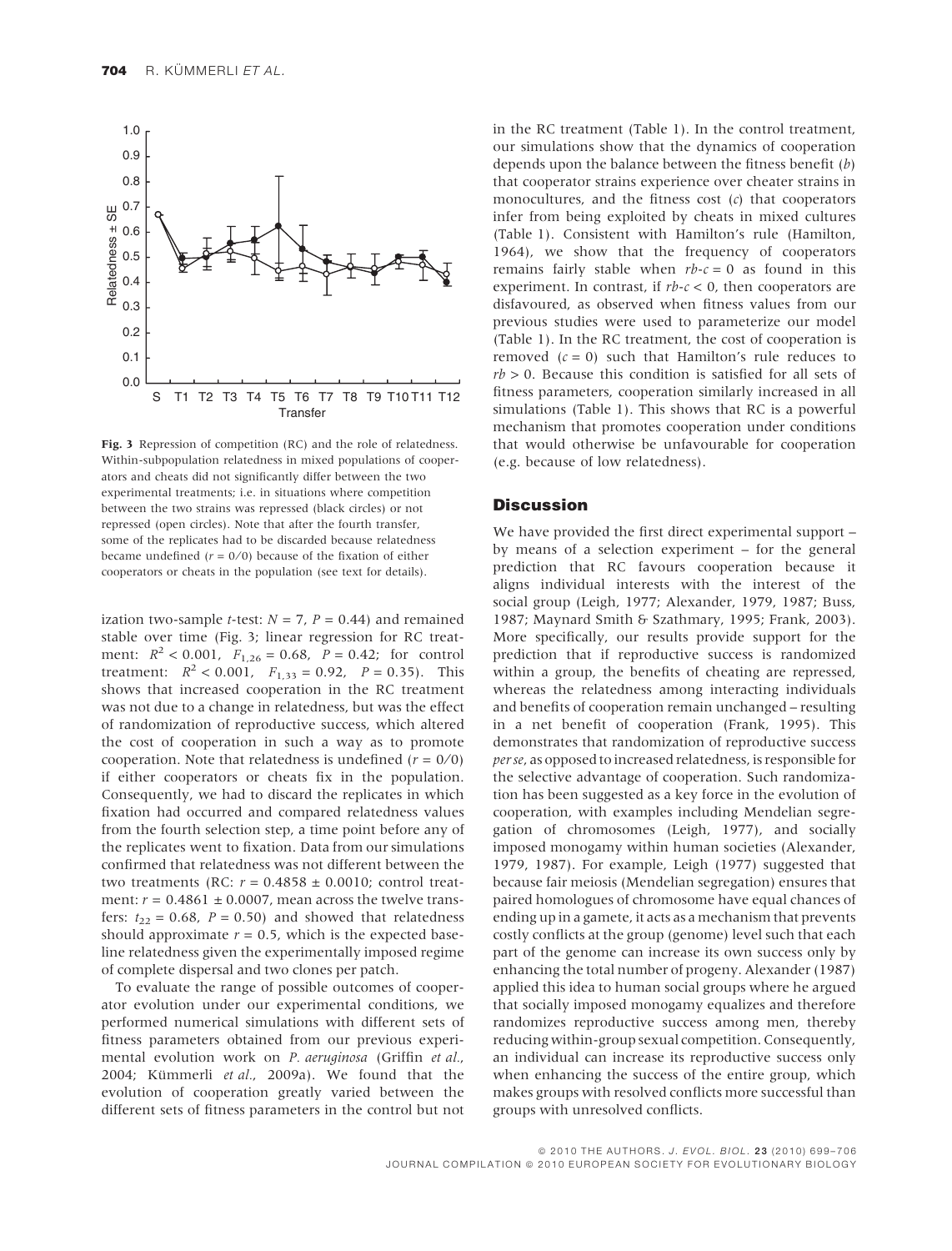In our experiment, competition between the two bacterial strains was externally imposed by the experimenter, which is similar to hosts controlling endosymbiont diversity (Frank, 1996, 1997), and was not based on a specific biological mechanism inherent to P. aeruginosa. However, RC seems of general importance in maintaining cooperative systems in microbes (Travisano & Velicer, 2004). For instance, the evolution of character displacement among Pseudomonas fluorescens lineages in biofilms was found to serve as a mechanism that represses competition among lineages, increased group productivity and made diverse biofilms less susceptible to invasion by cheats (Brockhurst et al., 2006). Furthermore, the evolution of cheating-resistant mutants has been observed in the fruiting body-forming species Dictyostelium discoideum (Khare et al., 2009) and Myxococcus xanthus (Fiegna et al., 2006), which repress competition between strains in chimaeric aggregations to guarantee a fair allocation of cells to spore formation.

Our experimental (Fig. 2c) and simulation (Table 1) data show that cooperators are either maintained or decreased in frequency with complete dispersal in our control treatment. These findings contrast with the results from an engineered microbial cooperative system (Chuang et al., 2009), in which cooperators increased in frequency under complete dispersal despite being selected against in mixed cultures with cheats (i.e. conforming to the 'Simpson's paradox; Simpson, 1951; Blyth, 1972). Such a paradoxical result could emerge because there was a large covariance between the absolute growth rate of subpopulation types and their proportion of cooperators. Indeed, when parameterizing the control treatment of our model with fitness values from Chuang et al. (2009), we also found that cooperators rapidly went to fixation because here  $rb-c \gg 0$  $(r = 0.486, b = 0.916, c = 0.066)$ . However, with complete dispersal,  $rb-c \gg 0$  is unlikely to occur under natural conditions because  $c$  tends to be positively correlated with b (Kümmerli et al., 2009c; Jiricny et al., in press). In other words, producing more of the public good increases growth (higher  $b$ ) of cooperator relative to cheat monocultures, but also makes cooperators more vulnerable to exploitation (higher  $c$ ) in mixed cultures, such that a large covariance is not expected. This correlation appears to prevent the occurrence of the Simpson's paradox in most systems, so that cooperators are expected to either coexist with cheats or else go extinct under complete dispersal as found for our cooperative trait.

In conclusion, our simple experimental design has captured the essence of the problem of whether RC favours cooperation and has allowed a rigorous test of basic theory. Although such an approach had to be undertaken in quite an artificial environment, it is extremely useful in dissecting the essential components needed for a biological mechanism – such as randomization of reproductive success – to function as a promoter of cooperation. Furthermore, our findings demonstrate that the observed results were not a trivial consequence of the experimental design and that the underlying biology of the study organism played an important role. We observed de novo within-strain evolution in our bacterial populations, as demonstrated by the phenotypic change in the cooperator strain in one of the control replicates (see Supporting Information, Appendix S1). Hence, evolution was 'open ended', which allowed within-strain and between-strain evolution to occur, and which in turn influenced the fitness values of cooperators and cheats and therefore their relative success in our experiment. This is best demonstrated in our complete dispersal control treatments where the evolutionary outcomes differ across our various experiments (Table 1), which is most likely attributed to differences in the within-strain evolutionary paths taken by bacteria during the course of the experiment.

#### Acknowledgments

We thank Adin Ross-Gillespie, Natalie Jiricny, Tadeusz Kawecki and two anonymous referees for helpful comments. This work was funded by the Royal Society, The Leverhulme Trust and a Marie Curie Intra-European Fellowship.

#### **References**

- Alexander, R.D. 1979. Darwinism and Human Affairs. University of Washington Press, Seattle, WA.
- Alexander, R.D. 1987. The Biology of Moral Systems. Aldine de Gruyter, New York.
- Ankenbauer, R., Sriyosachati, S. & Cox, C.D. 1985. Effects of siderophores on the growth of Pseudomonas aeruginosa in human serum and transferrin. Infect. Immun. 49: 132-140.
- Blyth, C.R. 1972. On Simpson's paradox and the sure-thing principle. J. Am. Stat. Assoc. 67: 364–366.
- Brockhurst, M.A., Hochberg, M.E., Bell, T. & Buckling, A. 2006. Character displacement promotes cooperation in bacterial biofilms. Curr. Biol. 16: 2030–2034.
- Bshary, R. & Grutter, A.S. 2002. Asymetric cheating opportunities and partner control in a cleaner fish mutualism. Anim. Behav. 63: 547–555.
- Buckling, A., Harrison, F., Vos, M., Brockhurst, M.A., Gardner, A., West, S.A. & Griffen, A.S. 2007. Siderophore-mediated cooperation and virulence in Pseudomonas aeruginosa. FEMS Microbiol. Ecol. 62: 135–141.
- Budzikiewicz, H. 2001. Siderophores of the human pathogenic fluorescent Pseudomonads. Curr. Top. Med. Chem. 1: 1-6.
- Buss, L.W. 1987. The Evolution of Individuality. Princeton University Press, Princeton, New York.
- Chuang, J.S., Rivoire, O. & Leibler, S. 2009. Simpson's paradox in a synthetic microbial system. Science 323: 272–275.
- Clutton-Brock, T.H. & Parker, G.A. 1995. Punishment in animal societies. Nature 373: 209–216.
- Eberhard, W.G. 1980. Consequences of intracellular organelle competition. Q. Rev. Biol. 55: 231–249.

JOURNAL COMPILATION © 2010 EUROPEAN SOCIETY FOR EVOLUTIONARY BIOLOGY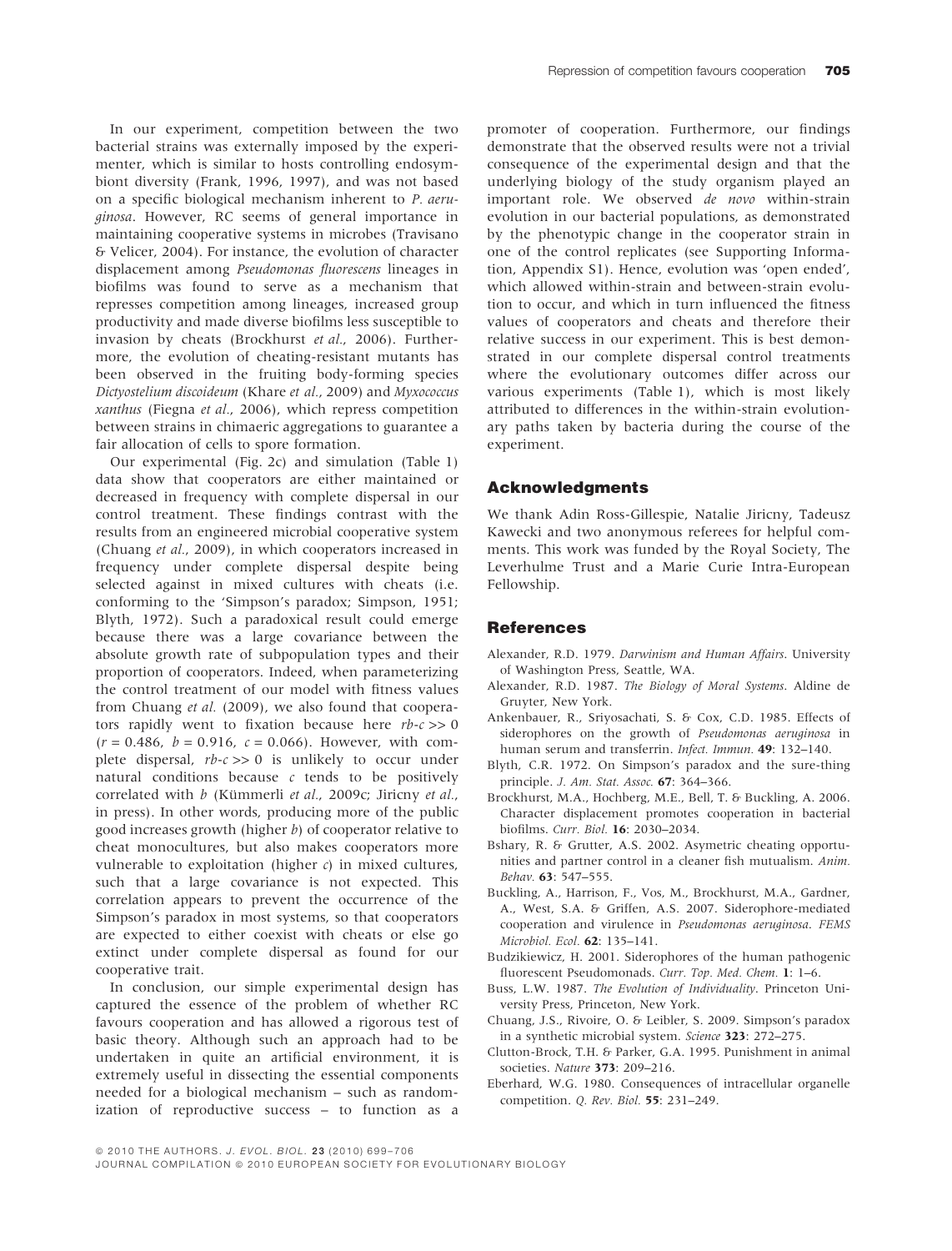- Fehr, E. & Gächter, S. 2002. Altruistic punishment in humans. Nature 415: 137–140.
- Fiegna, F., Yu, Y.T.N., Kadam, S.V. & Velicer, G.J. 2006. Evolution of an obligate social cheater to a superior cooperator. Nature 441: 310–314.
- Frank, S.A. 1995. Mutual policing and repression of competition in the evolution of cooperative groups. Nature 377: 520–522.
- Frank, S.A. 1996. Host-symbiont conflict over the mixing of symbiotic lineages. Proc. R. Soc. Lond. B 263: 339-344.
- Frank, S.A. 1997. Models of symbiosis. Am. Nat. 150: S80–S99.
- Frank, S.A. 1998. Foundations of Social Evolution. Princeton University Press, Princeton.
- Frank, S.A. 2003. Perspective: repression of competition and the evolution of cooperation. Evolution 57: 693–705.
- Frank, S.A. 2009. Evolutionary foundations of cooperation and group cohesion. In: Games, Groups, and the Global Good (S.A. Levin, ed.), pp. 3–40. Springer-Verlag, Berlin.
- Gardner, A. & Grafen, A. 2009. Capturing the superorganism: a formal theory of group adaptation. J. Evol. Biol. 22: 659–671.
- Grafen, A. 1985. A geometric view of relatedness. Oxf. Surv. Evol.  $Biol. 2: 28–90.$
- Griffin, A.S., West, S.A. & Buckling, A. 2004. Cooperation and competition in pathogenic bacteria. Nature 430: 1024–1027.
- Guerinot, M.L. 1994. Microbial iron transport. Annu. Rev. Microbiol. 48: 743–772.
- Hamilton, W.D. 1964. The genetical evolution of social behaviour. J. Theor. Biol. 7: 1–52.
- Hammond, R.L. & Keller, L. 2004. Conflict over male parentage in social insects. PLoS Biol. 2: e248.
- Harrison, F., Browning, L.E., Vos, M. & Buckling, A. 2006. Cooperation and virulence in acute Pseudomonas aeruginosa infections. BMC Biol. 4: 21.
- Hohnadel, D., Haas, D. & Meyer, J.M. 1986. Mapping of mutations affecting pyoverdine production in Pseudomonas aeruginosa. FEMS Microbiol. Lett. 36: 195–199.
- Hurst, L.D. 1994. Cytoplasmic genetics under inbreeding and outbreeding. Proc. R. Soc. Lond. B 258: 287–298.
- Jiricny, N., Diggle, S.P., West, S.A., Evans, B.A., Ballantyne, G., Ross-Gillespie, A. & Griffin, A.S. in press. Fitness correlates with the extent of cheating in a bacterium. J. Evol. Biol.
- Khare, A., Santorelli, L.A., Strassmann, J.E., Queller, D.C., Kuspa, A. & Shaulsky, G. 2009. Cheater-resistance is not futile. Nature 461: 980–983.
- Kiers, E.T., Rousseau, R.A., West, S.A. & Denison, R.F. 2003. Host sanctions and the legume-rhizobium mutualism. Nature 425: 78–81.
- Kümmerli, R., Gardner, A., West, S.A. & Griffin, A.S. 2009a. Limited dispersal, budding dispersal and cooperation: an experimental study. Evolution 63: 939–949.
- Kümmerli, R., Griffin, A.S., West, S.A., Buckling, A. & Harrison, F. 2009b. Viscous medium promotes cooperation in the pathogenic bacterium Pseudomonas aeruginosa. Proc. R. Soc. Lond. B 276: 3531–3538.
- Kümmerli, R., Jiricny, N., Clarke, L.S., West, S.A. & Griffin, A.S. 2009c. Phenotypic plasticity of a cooperative behaviour in bacteria. J. Evol. Biol. 22: 589–598.
- Leigh, E.G. Jr 1977. How does selection reconcile individual advantage with the good of the group? Proc. Natl Acad. Sci. USA 74: 4542–4546.
- Maynard Smith, J. 1988. Evolutionary progress and levels of selection. In: Evolutionary Progress (M.H. Nitecki, ed.), pp. 219-230. University of Chicago Press, Chicago.
- Maynard Smith, J. & Szathmary, E. 1995. The Major Transitions in Evolution. Freeman, Oxford, UK.
- Meyer, J.-M., Neely, A., Stintzi, A., Georges, C. & Holder, I.A. 1996. Pyoverdin is essential for viruence of Pseudomonas aeruginosa. Infect. Immun. 64: 518–523.
- Moazed, D. 2009. Small RNAs in transcriptional gene silencing and genome defence. Nature 457: 413–420.
- Poulson, M. & Boomsma, J.J. 2005. Mutualistic fungi control crop diversity in fungus-growing ants. Science 307: 741–744.
- Ratledge, C. & Dover, L.G. 2000. Iron metabolism in pathogenic bacteria. Annu. Rev. Microbiol. 54: 881–941.
- Ratnieks, F.L.W., Foster, K.R. & Wenseleers, T. 2006. Conflict resolution in insect societies. Annu. Rev. Entomol. 51: 581–608.
- Ross-Gillespie, A., Gardner, A., West, S.A. & Griffin, A.S. 2007. Frequency dependence and cooperation: theory and a test with bacteria. Am. Nat. 170: 331–342.
- Ross-Gillespie, A., Gardner, A., Buckling, A., West, S.A. & Griffin, A.S. 2009. Density dependence and cooperation: theory and a test with bacteria. Evolution 63: 2315-2325.
- Sachs, J.L., Mueller, U.G., Wilcox, T.P. & Bull, J.J. 2004. The evolution of cooperation. Q. Rev. Biol. 79: 135–160.
- Simpson, E.H. 1951. The interpretation of interaction in contingency tables. J. R. Stat. Soc. Series. B Stat. Methodol. 13: 238–241.
- Szathmary, E. & Maynard Smith, J. 1995. The major evolutionary transitions. Nature 374: 227–231.
- Travisano, M. & Velicer, G.J. 2004. Strategies of microbial cheater control. Trends Microbiol. 12: 72–78.
- Wandersman, C. & Delepelaire, P. 2004. Bacterial iron sources: from siderophores to hemophores. Annu. Rev. Microbiol. 58: 611–647.
- Wenseleers, T. & Ratnieks, F.L.W. 2006a. Comparitive analysis of worker reproduction and policing in eusocial Hymenoptera supports relatedness theory. Am. Nat. 168: E163-E179.
- Wenseleers, T. & Ratnieks, F.L.W. 2006b. Enforced altruism in insect societies. Nature 444: 50.
- West, S.A., Griffin, S.A. & Gardner, A. 2007a. Evolutionary explanations for cooperation. Curr. Biol. 17: R661–R672.
- West, S.A., Griffin, S.A. & Gardner, A. 2007b. Social semantics: altruism, cooperation, mutualism, strong reciprocity and group selection. J. Evol. Biol. 20: 415–432.

### Supporting information

Additional Supporting Information may be found in the online version of this article:

Appendix S1 A new cooperator mutant that evades exploitation?

Figure S1 Competition assays between evolved (ev) and ancestral (anc) cooperator (PAO1) and siderophoredefective (PAO9) strains.

As a service to our authors and readers, this journal provides supporting information supplied by the authors. Such materials are peer-reviewed and may be reorganized for online delivery, but are not copy-edited or typeset. Technical support issues arising from supporting information (other than missing files) should be addressed to the authors.

Received 26 October 2009; accepted 18 December 2009

© 2010 THE AUTHORS. J. EVOL. BIOL. 23 (2010) 699-706 JOURNAL COMPILATION © 2010 EUROPEAN SOCIETY FOR EVOLUTIONARY BIOLOGY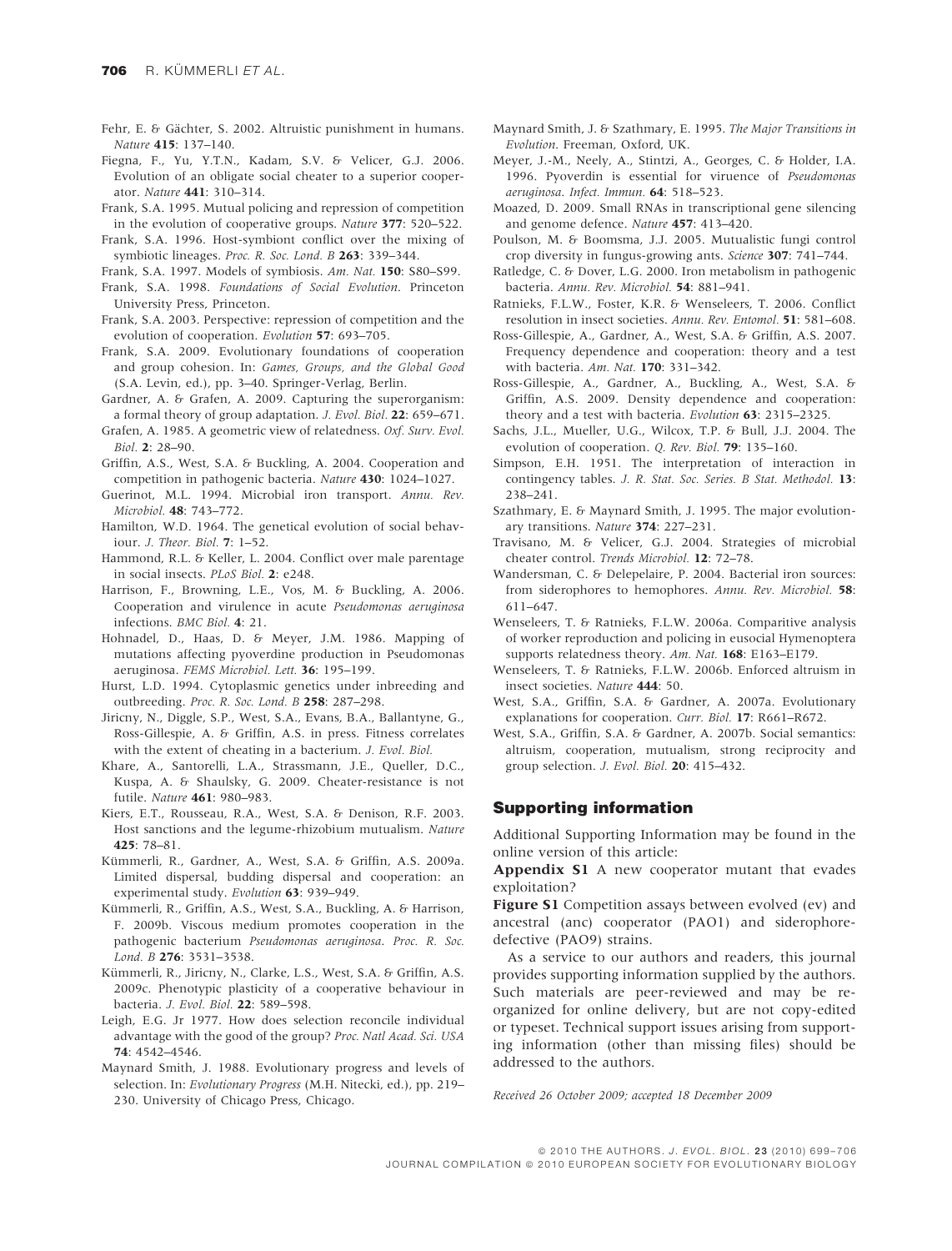# **Supporting Information**

## **A new cooperator mutant that evades exploitation?**

We observed that the phenotype of the cooperator strain changed in one of the replicates of the control treatment. Specifically, the new phenotype had a doubled growth in monocultures, and outcompeted the siderophore-defective strain in mixed cultures. We hypothesized and tested, whether this phenotypic change, presumably due to mutation, provides a fitness advantage because it reduces the extent to which the cooperators can be exploited by the cheats. We isolated evolved PAO1 and PAO9 colonies from the tenth selection step (i.e., the time point when cooperators went to fixation). We put the isolated strains into competition with each other and with the respective ancestral strains from the freezer stock in six-fold replication under iron limited conditions (6 mL of Casamino acids supplemented with sodium bicarbonate and human apo-transferrin). After a 24h-competition period at 37°C in a static incubator, we plated diluted cultures onto KB plates and assessed the CFU of the two strains following overnight incubation of the plates at 37°C. We then calculated the relative fitness of cheats as  $v = x_2(1$  $x_1$ / $x_1$ (1 − *x*<sub>2</sub>), where  $x_1$  is the initial proportion of cheats and  $x_2$  is their final proportion. Because *x*<sub>1</sub>=0.5 in our experiment,  $v = x_2/(1 - x_2)$ . We then tested whether cheats increased in frequency  $v > 1$ , decreased in frequency  $v < 1$ , or remained at the same frequency *ν* = 1 using one-sample *t*-tests. We further tested whether *v* differs between competitions involving evolved or ancestral cooperators using two-sample *t*-tests.

These experiments confirmed that the evolved cooperator strain grew to significantly higher densities than the ancestral cooperator strain (increase in growth = 108% $\pm$ 3%:  $t_{10}$ =19.29, *P*<0.0001) and significantly outcompeted both the ancestral ( $t_5$ = 7.58,  $P=0.0006$ ) and the evolved ( $t<sub>5</sub>=-67.33$ ,  $P<0.0001$ ) siderophore-defective strain (Fig. S1). Moreover, we found evidence for co-evolution, as the evolved cooperator strain exploited the co-evolved siderophore-defective strain more efficiently than the ancestral siderophore-defective mutant  $(t_{10}=3.88, P=0.0031)$ . This pattern was not found in the competition assays with the ancestral cooperator strain, which was outcompeted by both the ancestral and the evolved siderophore-defective strain in the same order of magnitude (no significant difference:  $t_{10}$ =0.74,  $P$ =0.48, Fig. S1). These experiments suggest that cooperators can adapt to their social environment due to beneficial